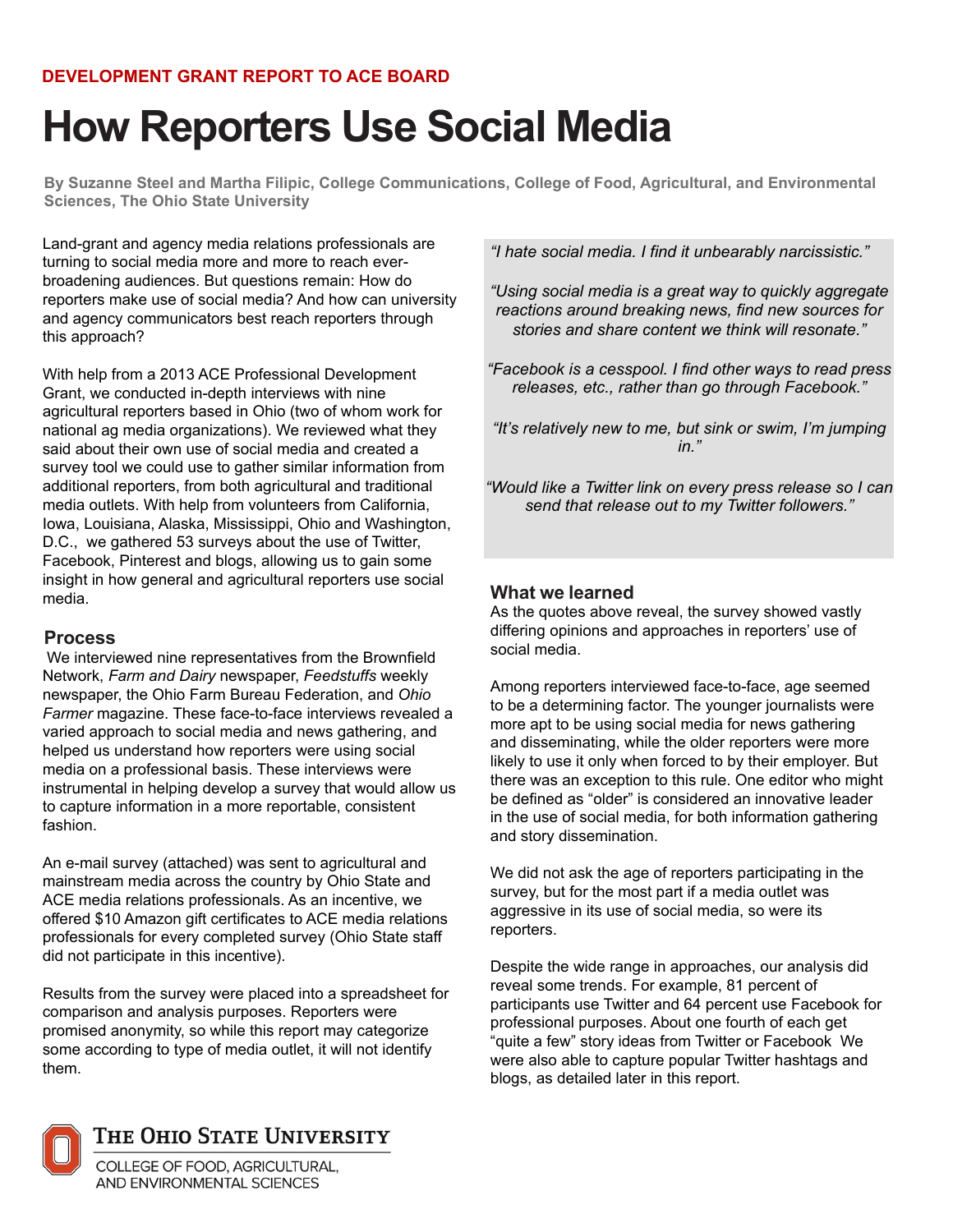*(not all respondents answered every question)*

## **1. Do you use Twitter for professional purposes?**

Yes: 43 No: 10 **a. If yes, do you use Twitter to post about stories you've written?** Yes, almost all the time: 25 Sometimes: 10 No, hardly ever: 6 **b. Do you get story ideas from reading posts on** 

# **Twitter?**

Yes, quite a few: 11 Sometimes: 23 No, hardly ever: 9 **c. Do you find sources on Twitter?** Yes, quite a few: 8 Sometimes: 24 No, hardly ever: 10 **d. Do you regularly follow hashtags on Twitter?** Yes: 11 No: 26

**2. Are you on Facebook for professional purposes?** Yes: 32 No: 18 **a. If yes, do you post about stories you've written?** Yes, almost all the time: 20 Sometimes: 12 No, hardly ever: 11 **b. Do you get story ideas from Facebook?** Yes, quite a few: 9 Sometimes: 23 No, hardly ever: 9 **c. Do you find sources on Facebook?** Yes, quite a few: 10 Sometimes: 24 No, hardly ever: 9

**3. Do you read any blogs for professional purposes?** Yes: 36 No: 16 **a. If yes, do you get story ideas from blogs?** Yes, quite a few: 7 Sometimes: 24 No, hardly ever: 5 **b. Do you find sources from blogs?** Yes, quite a few: 5 Sometimes: 23 No, hardly ever: 10

**4. Are you on Pinterest for professional purposes?** Yes: 6 No: 26 **a. If yes, do you post items on Pinterest to link followers to stories you've written?** Yes, almost all the time: 1 Sometimes: 2 No, hardly ever: 9 **b. Do you get story ideas from looking at others' Pinterest pages?** Yes, quite a few: 0 Sometimes: 2 No, hardly ever: 9 **c. Do you find sources from Pinterest?** Yes, quite a few: 0 Sometimes: 2 No, hardly ever: 9

## **Open-ended responses**

We also asked respondents open-ended questions about what time of day they are normally on Twitter and Facebook. In examining their responses, we found the vast majority responded with no specific time (e.g., "Off and on throughout the day," "8-5," "It depends").

This contrasts with findings by Dan Zarrella ("The Science of Marketing," 2013) that indicates Tweets posted in late afternoon during the work week have higher re-Tweet and higher click-through rates, and that Facebook posts in the early evening tend to have more "Likes" and "Shares.")

In our survey, most Twitter and Facebook users who mentioned specific times reported several times a day (e.g., "Morning before noon, again around 5 p.m.," "11 a.m. to noon, again late afternoon," "First thing in morning, late at night"). We grouped those responses according to specific times of day (i.e., 7 a.m. to 10 a.m.; 10 a.m. to noon; noon to 3 p.m.; 3 p.m. and later in work day). We found that those respondents were most commonly on Twitter between 10 a.m.-noon and noon to 3 p.m., and on Facebook between 7 a.m. and noon.

This finding could have implications for public information officers who wish to try posting at different times of day maximize exposure for their Tweets and Facebook posts.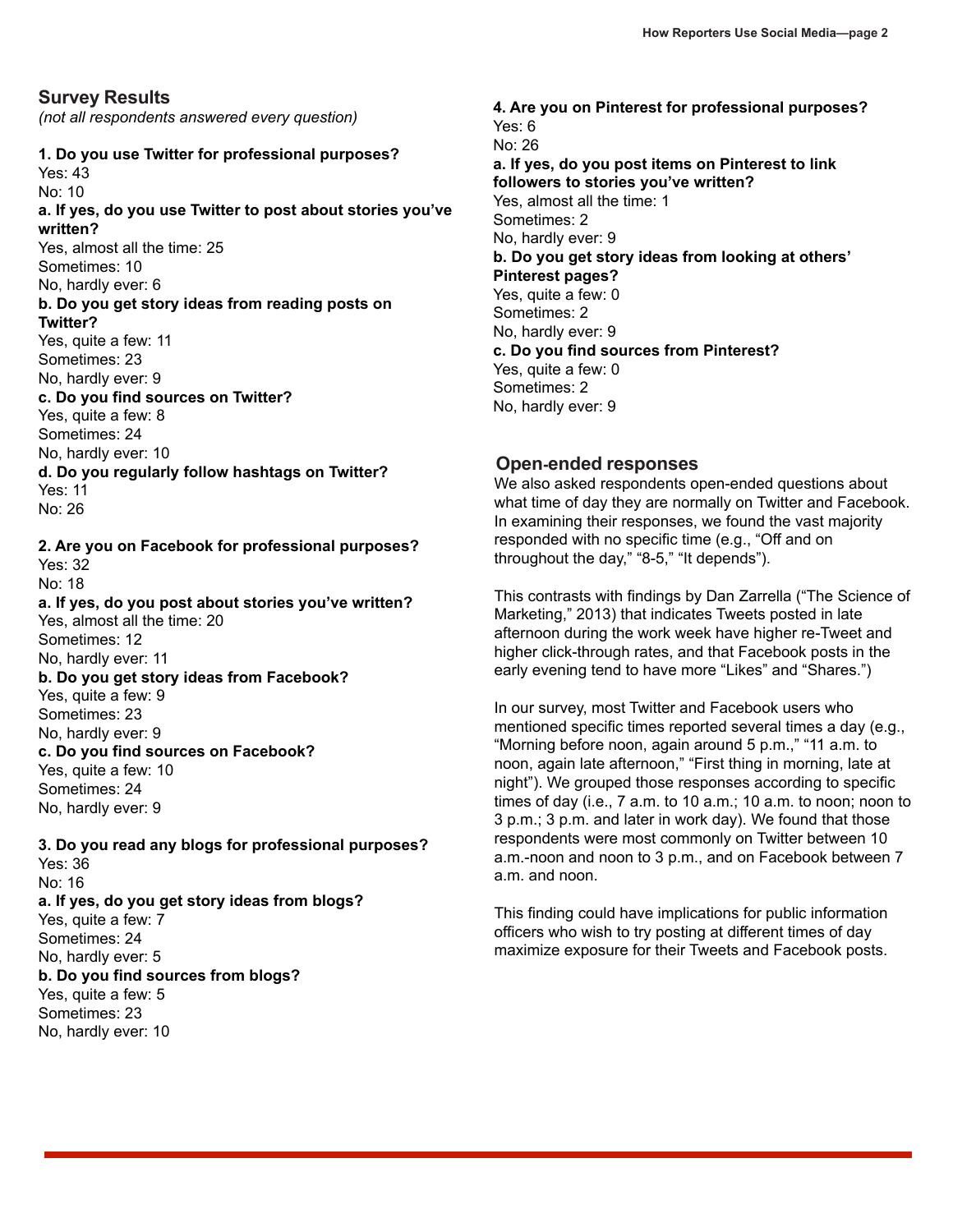As part of the survey, participants shared information about hashtags, blogs, and organizational Facebook and Pinterest pages they follow.

## **Hashtags reporters follow**

#farm #farmbill #GMO #cawater #BDCP #bakersfield #cawx #sacdelta Only follow hashtags when there is an event like a trial or disaster I'm following #fairbanks #alaska #agchat #plant13 #harvest13 #farmbill #haelex #breaking #mississippi #jackson #farming #soil #bobevans and other companies I cover event-specific hashtags #agriculture #Ohio

#### **Pinterest pages reporters follow**

AgChat Foundation Use Pinterest for finding points I want to illustrate in my work blog

#### **Blogs reporters follow**

Bovidiva.com Farmpolicy.com Dailyyonder.com Civileats.com National sustainable ag coalition (can't remember name of blog) Frenchfoodintheu.s.com The Rural Blog Coal Country Aquafornia Maven's Notebook Edible Geo Discovery blog Forbes blogs The Salt ModFarm **Createquity** Small business Administration Nonprofit associations related to business Advocates for Agriculture Inside Iowa State Civic Skinny Chronicle of Higher Education IFT cropwatch Farmgate AgWired Iowa state University ICM blog AgDM blog Agricultureproud.com Dairycarrie.com Doccamiryan.wordpress.com Righteousbacon.com Machinefinder Jim Romenesko Education week **Buzzworthy**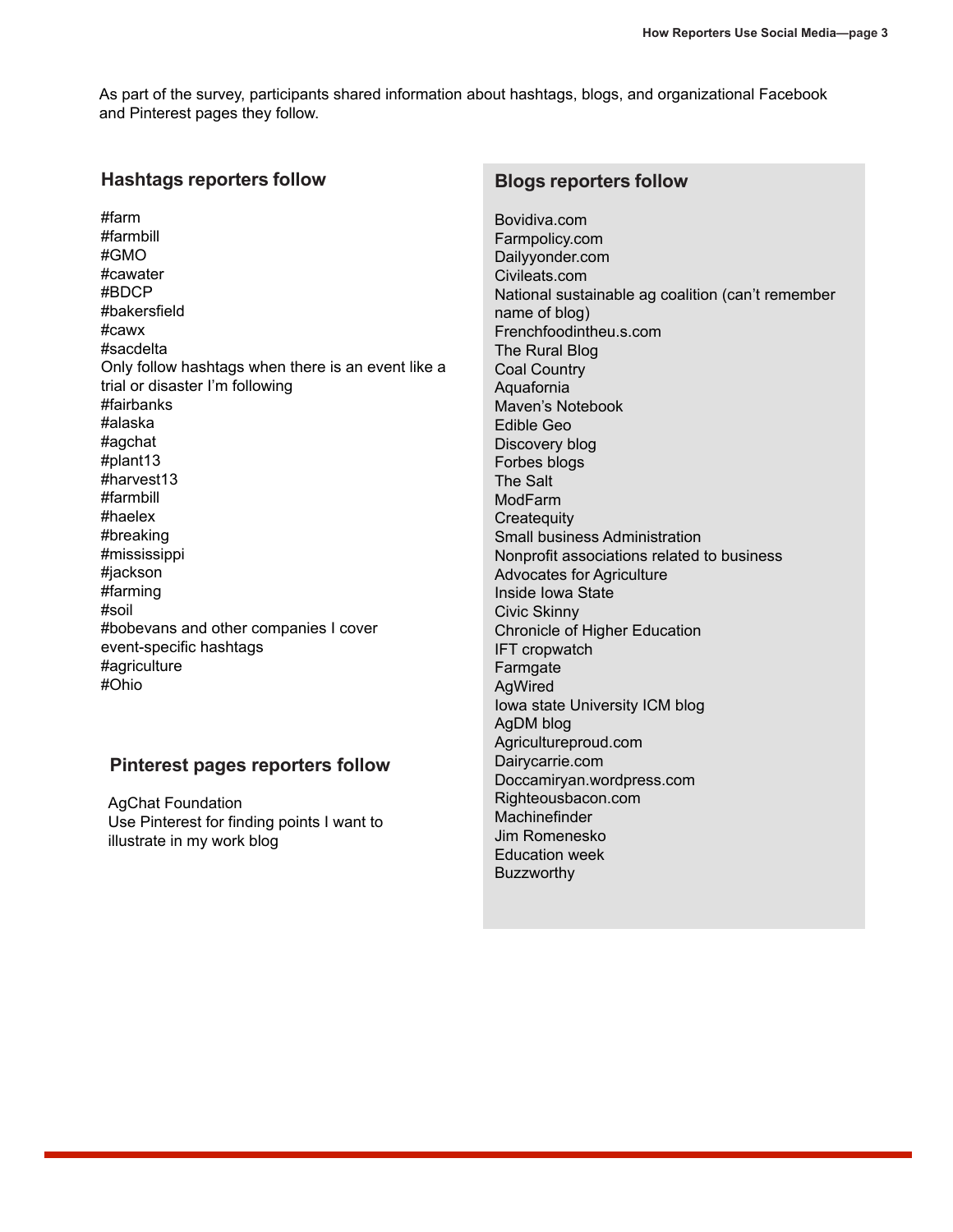#### **Facebook pages reporters like or follow**

United Farmers and Ranchers Alliance Illinois Farm Families International Federation of Agricultural **Journalists** I (heart) climate scientists Sons of Anarchy National Cotton Council Various University of California sites NPR National Geographic Food & Wine Food Tank Modern Farmer Fish and Wildlife Service Army Corps of Engineers CA Department of Water Resources Corps of Engineers Office of Emergency Preparedness National Weather Service LSU Ag Center American Farm Bureau Louisiana Association of Health Plans National Association of Farm Broadcasting Other TV/News Outlets Local clubs Fairbanks Police Department Fairbanks Fire Department Alaska State Troopers All radio stations University and community colleges 4-H National FFA National Farm Machinery Show Various Farm Bureau pages Machinery Pete **Machinefinder** Rotary Club City Facebook page Area restaurants Crime page for county The Clarion-Ledger Mississippi institutions of higher learning Mississippi Emergency Management Agency Media pages – TV, radio, newspapers Farm related organizations such as American Farm Bureau, Ohio Farm Bureau, Corn and soybean organizations The companies I cover (Wendys, Max and Ermas, Bob Evans) Ag groups, photography, shale news Ohio Department of Ag, Ohio Corn and Wheat Growers, OSU Extension

#### **Other social media tools**

We also asked an open-ended question about other social media tools reporters use or anticipate using in the future for professional purposes. Surprisingly, the most common response (n=8) was Instagram, followed by YouTube, LinkedIn and Google+ (n=6 each) and Tumblr (n=1). Public information officers may want to check with the media they work with most often to see what new tools they are using and determine how they may be able to provide information in new ways for such efforts.